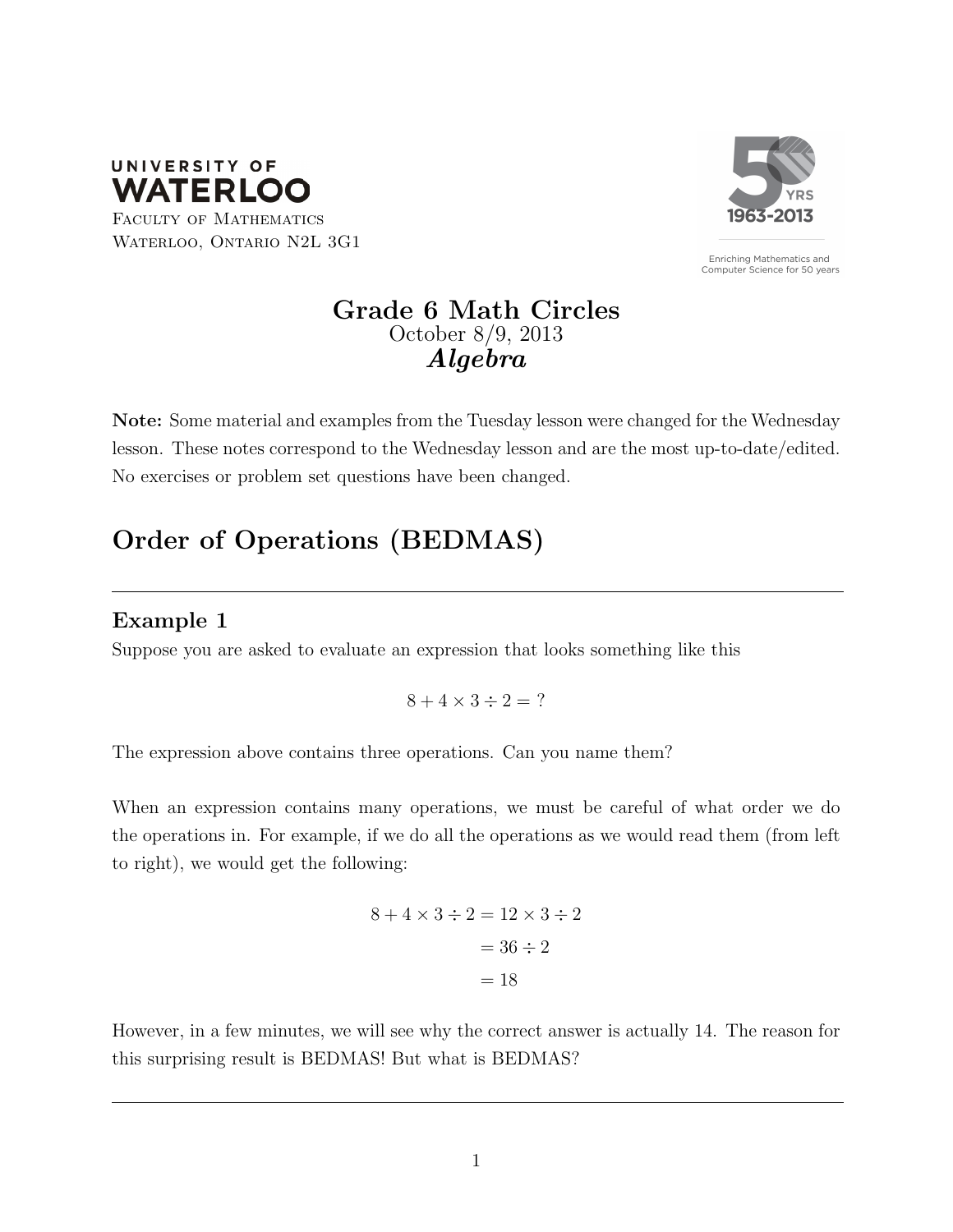BEDMAS is an acronym that reminds us of the correct order of operations:

| <b>B</b> rackets   | <b>First Priority</b>  |
|--------------------|------------------------|
| <b>Exponents</b>   | <b>Second Priority</b> |
| <b>D</b> ivision   | <b>Third Priority</b>  |
| Multiplication     | <b>Third Priority</b>  |
| <b>Addition</b>    | <b>Fourth Priority</b> |
| <b>Subtraction</b> | <b>Fourth Priority</b> |

BEDMAS tells us that brackets are the highest priority, then exponents, then both division and multiplication, and finally addition and subtraction. This means that we evaluate exponents before we multiply, divide before we subtract, etc.

So going back to Example 1, we see that we made the mistake of adding before dividing. According to BEDMAS, division is a higher priority than addition.

So that was one source of error. But we also divided and multiplied in the expression. In such an expression, do we multiply or divide first? The rule to follow is this:

> If an expression has two or more operations of the same priority, do those operations from left to right

In Example 1, we divided first and then multiplied (left to right). So it turns out that we were lucky and followed the order of operations without knowing it! In the future, we will always follow the rule above rather than guessing.

Let's take another look at our example, and apply BEDMAS.

# Example 1 (Revisited)

$$
8 + 4 \times 3 \div 2 = 8 + 12 \div 2
$$

$$
= 8 + 6
$$

$$
= 14
$$

From BEDMAS, we see that the division and multiplication must be done before the addition. We also know that we multiply before dividing in this case because the multiplication sign comes first when we read the expression from left to right.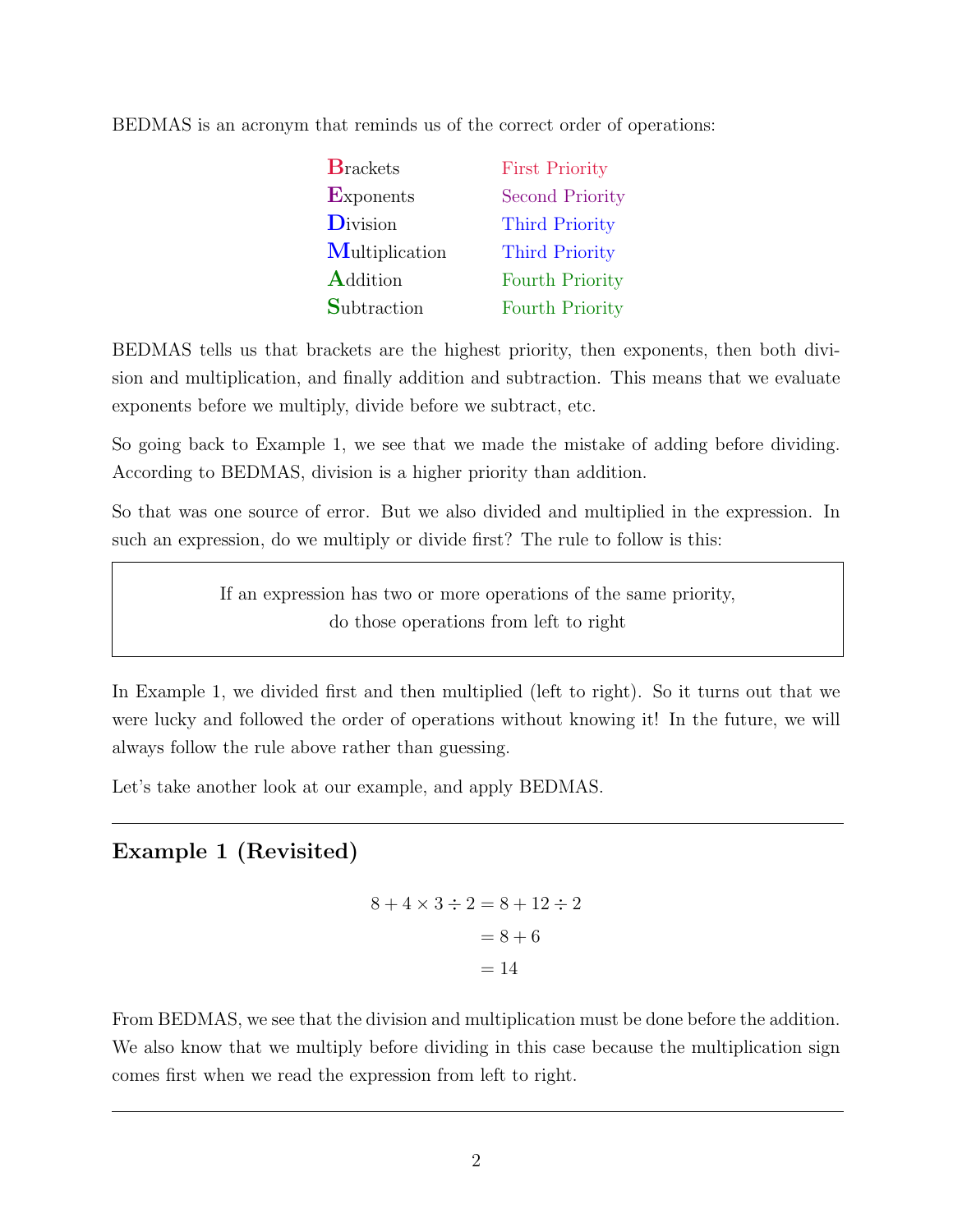### Exercise I

Evaluate the following expressions:

(a)  $11 - 4 + 13 \times 2 = ?$ (b)  $5 - 45 \div 15 + \frac{3}{2}$ 2  $=$  ? (c)  $4 \times 5 \div 2 + 7 - 4 \times 4 = ?$ (d)  $42 \div 7 \times 3 + 9 \times 2 - 4 = ?$ 

# Exponents

Recall that multiplication is just repeated addition of a number:

$$
4 \times 5 = 4 + 4 + 4 + 4 + 4
$$
 (add 5 groups of 4)

Exponentiation (or using exponents) is based on the same idea, but it is repeated multiplication of a number.



There are also two important rules to remember when dealing with exponents:

Any number to the exponent 1 is equal to itself. Any number (except for 0) to the exponent 0 is equal to 1.

### Example 2

- $2^5 = 2 \times 2 \times 2 \times 2 \times 2 = 32$
- $7^0 = 1$
- $3^2 = 3 \times 3 = 9$
- $5^1 = 5$
- $10^4 = 10 \times 10 \times 10 \times 10 = 10000$
- $189^0 = 1$
- $\bullet$  0<sup>0</sup> is undefined
- $0^{50} = 0$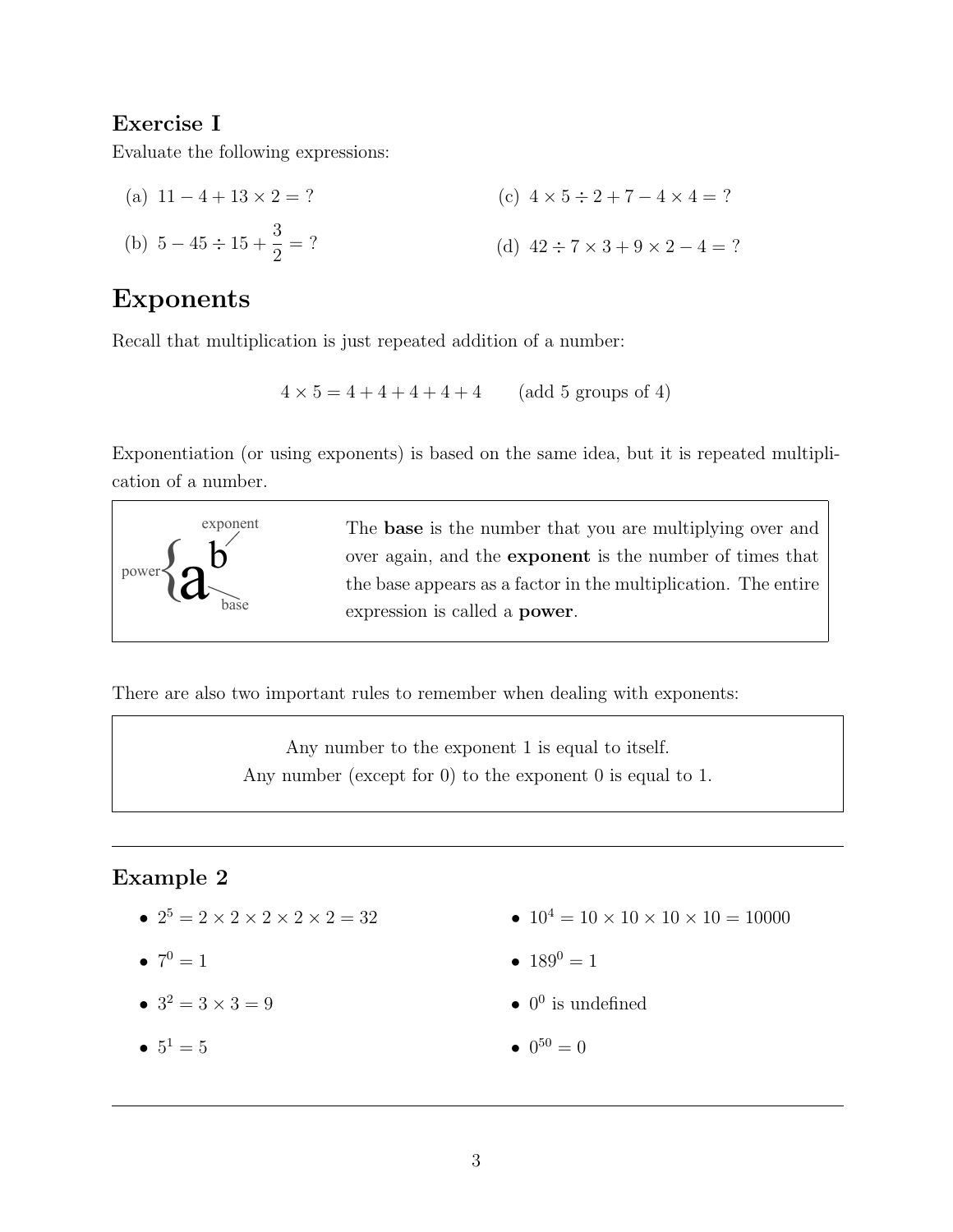# **Brackets**

In mathematics, we use brackets to group parts of an expression into sub-expressions. We commonly use parentheses (), but we may also use square brackets [ ], or curly brackets {}. For example, we can use brackets in the following way:

$$
15 - (6 + 1) + 30 \div (3 \times 2)
$$

BEDMAS tells us to evaluate what's in the brackets first.

Therefore, we get the following:

$$
15 - (6 + 1) + 30 \div (3 \times 2) = 15 - 7 + 30 \div (3 \times 2)
$$
  
= 15 - 7 + 30 \div 6  
= 15 - 7 + 5  
= 8 + 5  
= 13

If we didn't use brackets, we would get the following:

$$
15 - 6 + 1 + 30 \div 3 \times 2 = 15 - 6 + 1 + 10 \times 2
$$
  
= 15 - 6 + 1 + 20  
= 9 + 1 + 20  
= 10 + 20  
= 30

#### Nested Brackets

There is no limit on how many sets of brackets we can use in an equation. So you could see an expression that looks like this:

$$
(8 - (5 + 1)) \times 3
$$

To evaluate an expression like this, we simply follow BEDMAS twice! Once we notice the outer brackets, we realize that we need to first evaluate the sub-expression they contain using BEDMAS. Next, we notice the inner-brackets and then we realize that we need to evaluate that sub-expression first.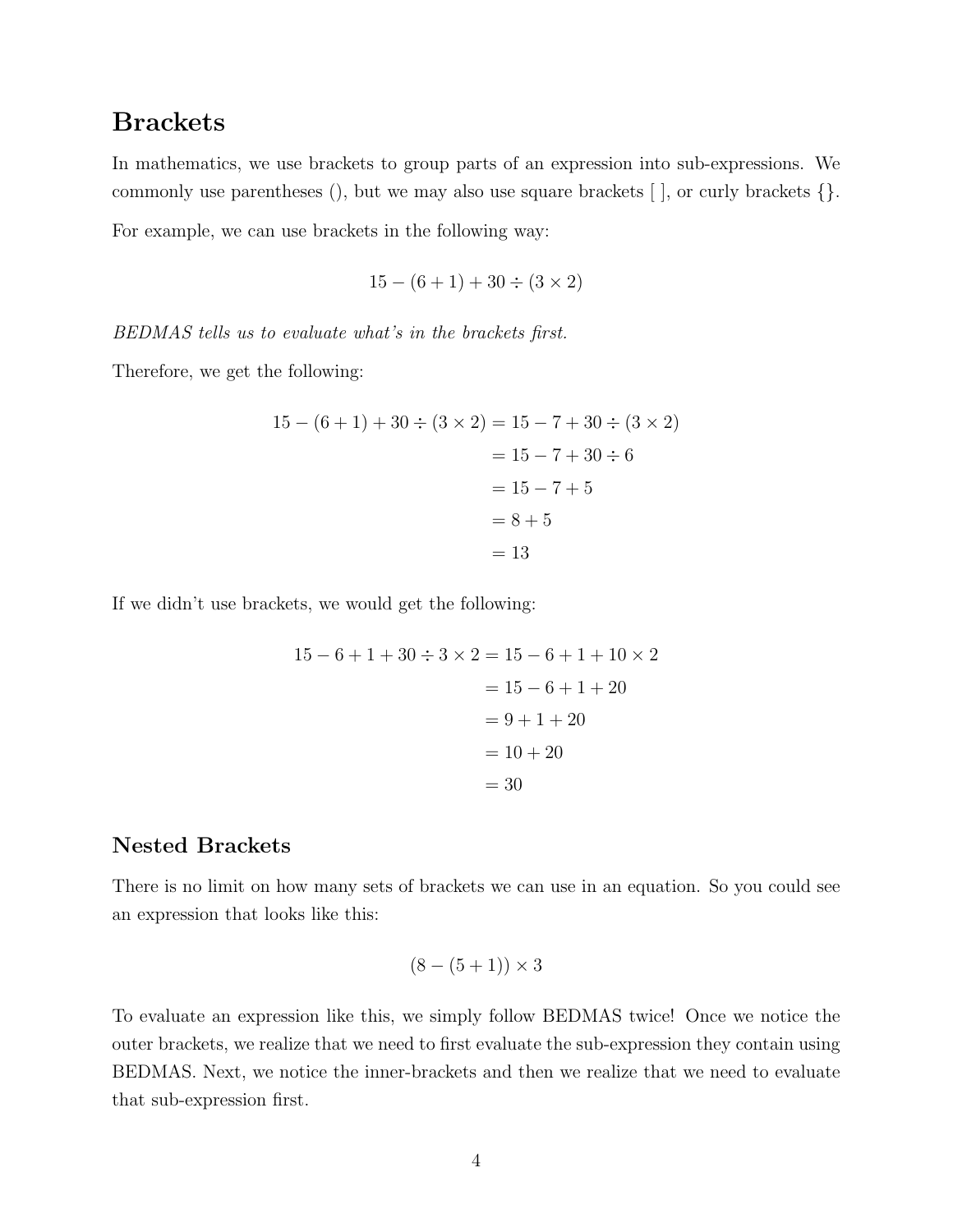A simple rule that summarizes this strategy is:

When dealing with brackets inside brackets (called **nested brackets**), evaluate what's inside the inner-most brackets first.

Remember that this rule is just BEDMAS. It's nothing new.

Using this rule, our sample expression would be evaluated as follows:

$$
(8 - (5 + 1)) \times 3 = (8 - 6) \times 3
$$
  
= 2 \times 3  
= 6

Now try evaluating the expression without brackets. You should get the same answer.

Note: If used effectively, brackets always affect the order in which we do operations in an expression (according to BEDMAS). The final answer may or may not change though.

#### Exercise II

Evaluate the following expressions:

- (a)  $17 2^3 + 4 \times 5 = ?$ (b)  $72 \div (3 \times 2) - (10 + 1) = ?$ (c)  $10 \times (0.4 + 0.3) - 2^2 \div 5^0 = ?$ (e)  $6 + (36 \div 9)^3 \div 2 - 1 = ?$ (f)  $(14-6) \times ((30+5) \div 5) = ?$ (g)  $(95 \div 19)^2 + 3 = ?$
- (d)  $10 \times 0.4 + 0.3 2^2 \div 5^0 = ?$ (h)  $3 \times 7 + 5 - 100 \div 20 \times 4 = ?$

# Solving Equations

As you may already know, we may use symbols (we often use letters) in math to represent an unknown quantity. We call these symbols variables. Variables can represent all sorts of different things like the temperature outside, the price of an item, the distance you travelled on your bike, etc. An equation with variables is called an algebraic equation.

Try to think about an equation as a balance or a see-saw (teeter-totter). In order for the see-saw to stay balanced, we need both sides to have an equal weight. Or in math terms, we need the expressions on both sides of the equals sign to give the same number.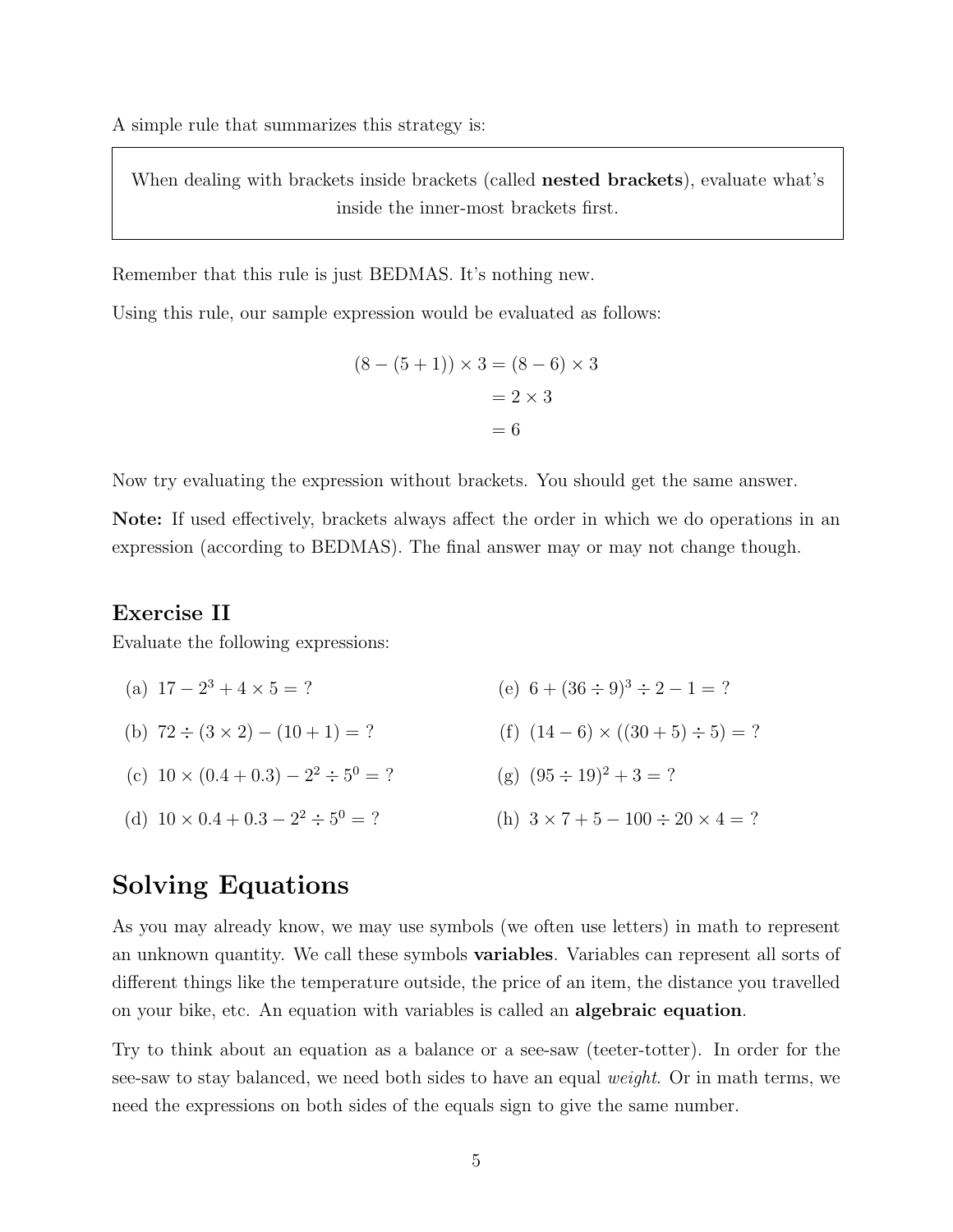Solving an algebraic equation means finding the value of the variable that balances the equation.

### Notation

From this point on, I will use some new notation when writing mathematical expressions.

• Instead of using the  $\times$  sign for multiplication, I will use brackets around each of the factors and write them side by side.

i.e. 
$$
12 \times 4 \rightarrow (12)(4)
$$

If one of the factors is a variable, we can drop the brackets and just write the factors side by side.

i.e. 
$$
12 \times x \rightarrow 12x
$$

• Instead of using the  $\div$  sign for division, I will write the quotient as a fraction with the dividend as the numerator (top) and the divisor as the denominator (bottom):

i.e. 
$$
12 \div 4 \rightarrow \frac{12}{4}
$$

If the dividend or divisor is a variable, the quotient is still written the same way.

i.e. 
$$
12 \div x \to \frac{12}{x}
$$
  $x \div 4 \to \frac{x}{4}$ 

If this is the first time you have thought about fractions as division and it seems strange to you, just think about what a fraction is. It is a whole *divided* into a specific number of parts.

#### Example 3

Consider the algebraic equation below where x represents Adam's age in years:

$$
x + 12 = 32
$$

The equation tells us that Adam's age *plus* 12 is the same as 32. Or in other words, in 12 years from now, Adam will be 32.

To solve for x in the equation above is to find the value of x that balances the equation.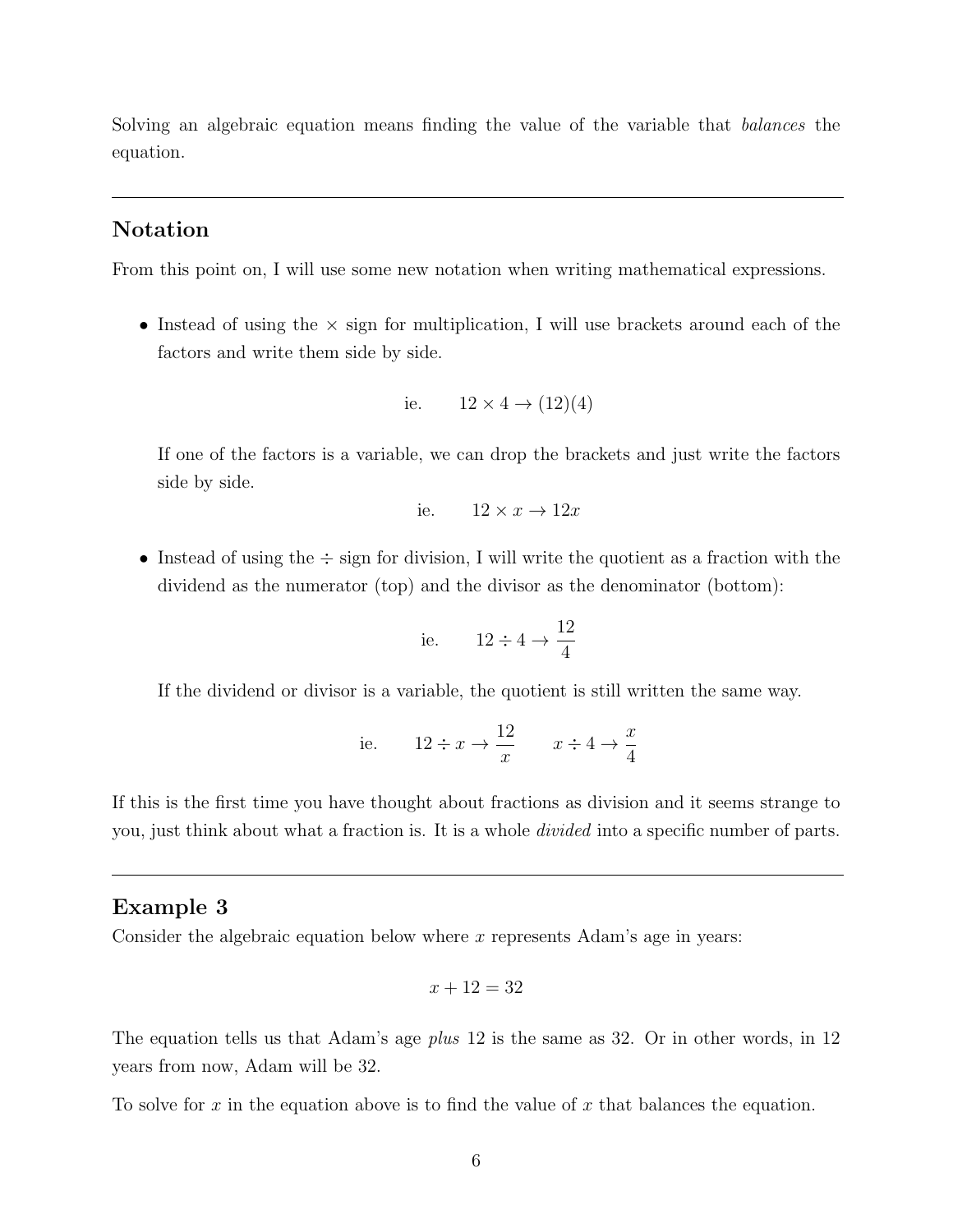We need to isolate  $x$  on one side of the equation by undoing operations where needed.

To isolate x on the left-hand-side of the equation (LHS), we have to subtract 12 from *both* sides of the equation. We subtract 12 from both sides in order to maintain equality. Or you can think of it like this: Since the see-saw is already balanced, if we apply an action to one side, we must apply an equal action to the other in order to keep it balanced.

$$
x + 12 - 12 = 32 - 12
$$

$$
x = 20
$$

Therefore, we see that Adam is 20 years old. We have just solved our first algebraic equation!

#### Example 4

Now consider another algebraic equation where  $x$  represents the average distance a professional soccer player runs in a game (in km):

$$
9x = 90
$$

This equation tells us that 9 *times* the average distance run is 90km.

To isolate x in this equation, we can undo the multiplication of x by 9 by dividing both sides of the equation by 9:

$$
\frac{9x}{9} = \frac{90}{9}
$$

$$
x = 10
$$

Thus, the professional soccer player runs an average distance of 10km per game.

In general, we can develop a method for solving algebraic equations:

- 1. Simplify the equation as much as possible (ie. evaluate the LHS and RHS expressions as much as possible using BEDMAS)
- 2. Isolate the variable by *undoing* the appropriate operations with their opposite operations (see the chart on next page). It is important to undo operations in a reverse BEDMAS order.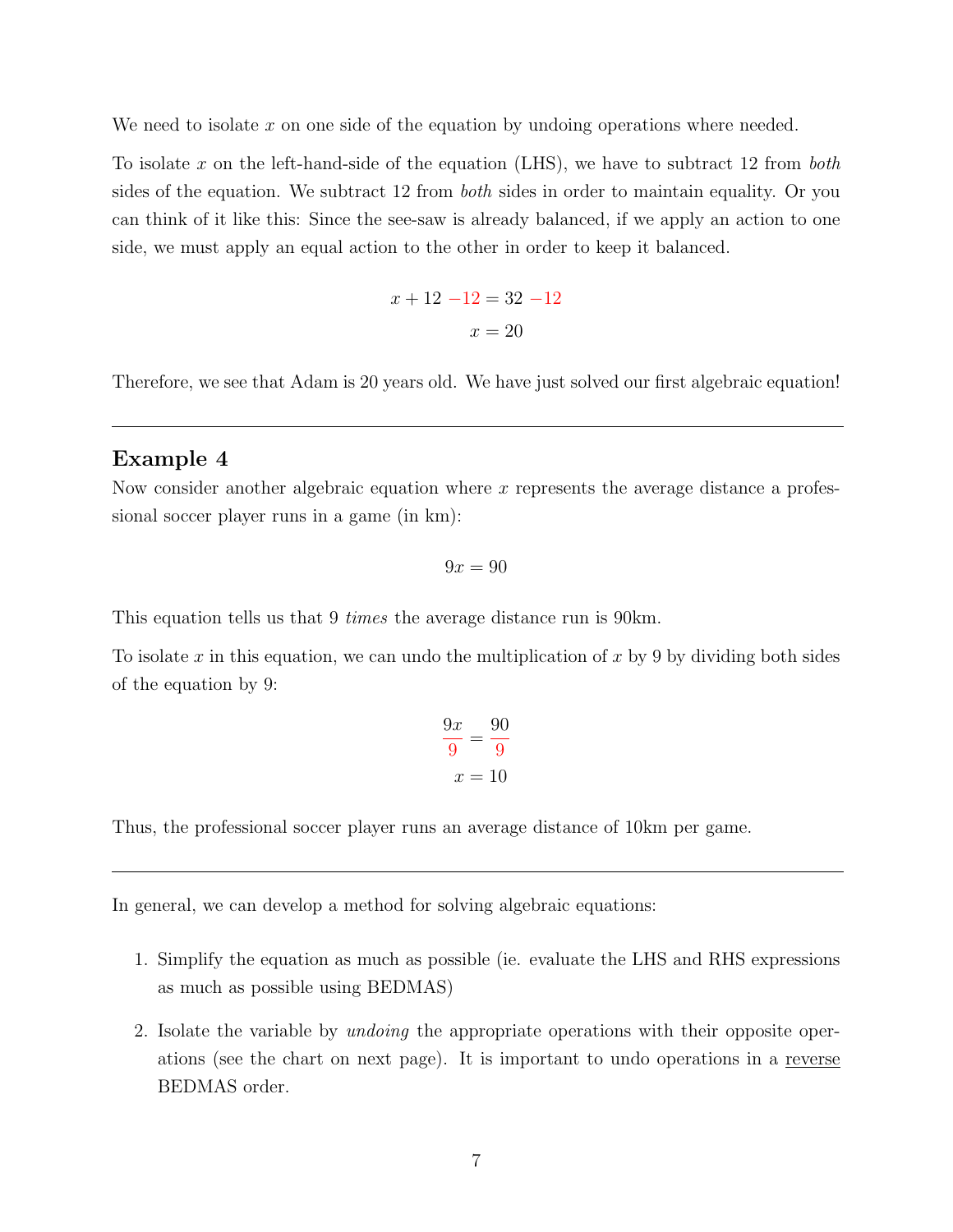|                |  | Original Operation   Opposite Operation |                |
|----------------|--|-----------------------------------------|----------------|
| Addition       |  |                                         | Subtraction    |
| Subtraction    |  |                                         | Addition       |
| Division<br>÷  |  | $\times$                                | Multiplication |
| Multiplication |  |                                         | Division       |

Finally, there is also a very important rule that we must always follow when manipulating equations:

Whatever you do to one side of the equation, you must also do to the other side.

#### Exercise III

Solve the following algebraic equations for  $x$  using the two-step method:

| (a) $x-4=5$           | (e) $2x-3=5$           |
|-----------------------|------------------------|
| (b) $2x = 22$         | (f) $3 = 1 + 2x$       |
| (c) $\frac{x}{3} = 7$ | (g) $3x = 2x + 4$      |
| (d) $6 = x + 1$       | (h) $5x + 1 = 2x + 28$ |

# Word Problems

Algebra is very useful in solving word problems and it can be helpful when the answer is not obvious.

To solve a word problem with algebra, follow these simple steps:

- 1. Represent unknown quantities with variable(s).
- 2. Use relationships given in the problem to set up equation(s) with the variable(s).
- 3. Solve the equation(s) for the variable(s).
- 4. Answer the question.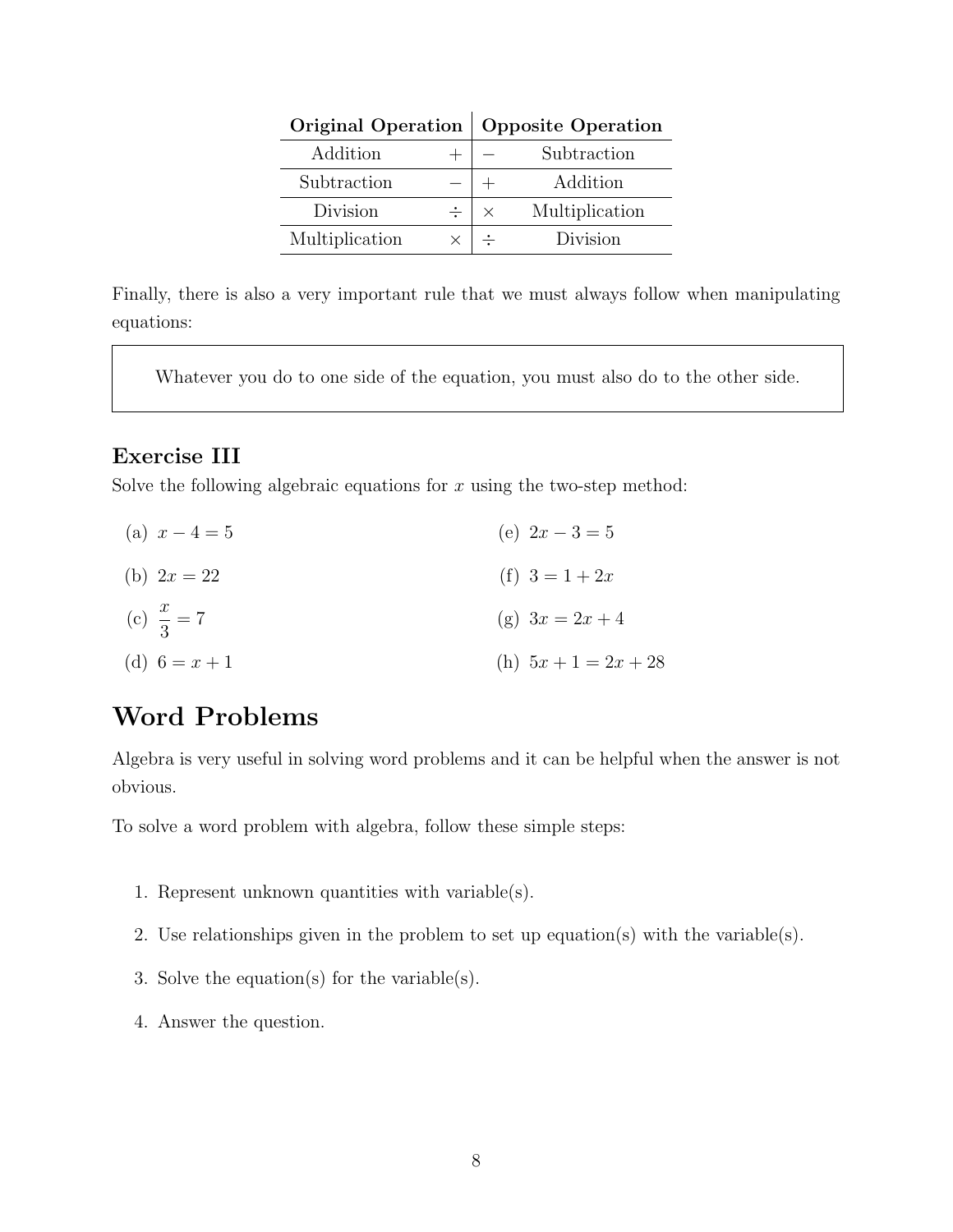### Example 5

In eight years from now, Sally will be four years younger than three times her current age. How old will she be in two years from now?

#### Solution:

In this problem we are trying to find Sally's age in two years from now.

To make things easier, we will first solve for her current age. That will be our unknown quantity to solve for.

Let's apply the 4-step process we just learned:

- 1. Let x be Sally's current age.
- 2. In 8 years, Sally will be  $x + 8$  years old. 3 times Sally's current age is 3x. Now we can put together an equation based on the relationship that the problem gives:

$$
x + 8 = 3x - 4
$$

3. We can solve the equation and find Sally's current age:

$$
x + 8 = 3x - 4
$$
  
\n
$$
x - x + 8 = 3x - x - 4
$$
  
\n
$$
8 = 2x - 4
$$
  
\n
$$
8 + 4 = 2x - 4 + 4
$$
  
\n
$$
12 = 2x
$$
  
\n
$$
\frac{12}{2} = \frac{2x}{2}
$$
  
\n
$$
6 = x
$$
  
\n
$$
x = 6
$$

4. Recall that the question didn't ask for Sally's current age, but it asked for Sally's age in 2 years from now. Therefore, the answer to the question is that Sally will be  $x + 2 = 6 + 2 = 8$  years old in two years from now.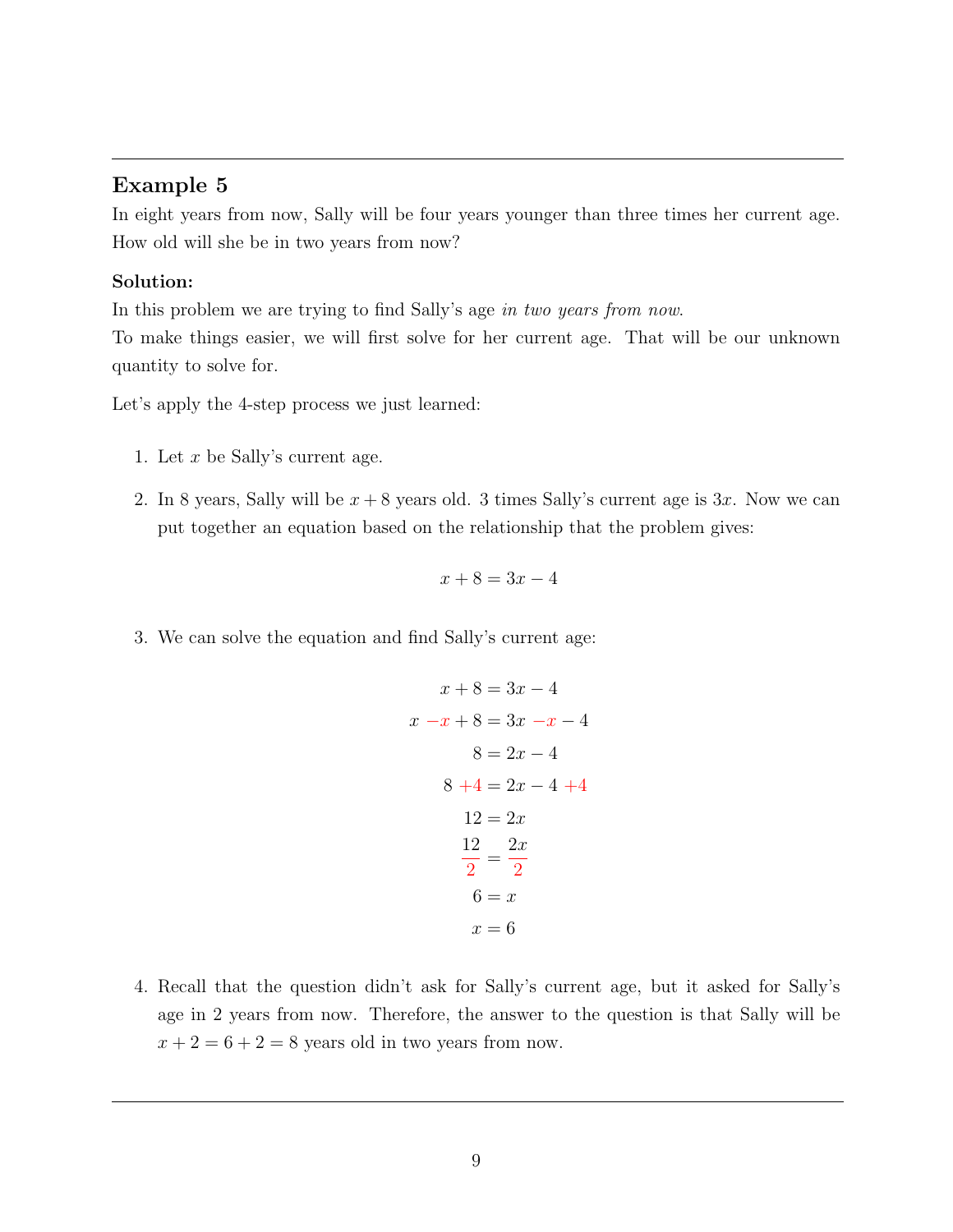# Problem Set  $*$ difficult \*\*challenge

1. Evaluate the following expression:

$$
(4)(2+1) - 7 + ((8)(9))^0 - (2)\left(\frac{97+5}{51}\right) = ?
$$

- 2. How much greater is the sum of 6 and 8 than the product of 2 and 6?
- 3. Victoria has only 5 nickels, 5 dimes, and 5 quarters in her pocket. What is the total amount of money that she has in her pocket?
- 4. Jimmy goes on iTunes and purchases 8 of his favourite albums with his allowance that he has been saving up. Each album has 8 songs.
	- (a) How many songs did Jimmy buy? Express your answer as a power, and then evaluate it.
	- (b) If each song is about 4 minutes long, how much time will it take Jimmy to listen to all of his new albums in sequence?
	- (c) Jimmy gets home from school at 4pm. Can he listen to all of his new albums before dinner at 7pm?
- \*5. You are really lucky and win the lottery! As the winner, you can pick one of two possible payment options:

Option A: Receive 30 million dollars cash!

Option B: Receive \$1 the first day, \$2 the next day, \$4 the next day, ... (for 25 days).

- (a) Without doing any calculations, what option do you think will yield more money? Explain your reasoning.
- (b) Use exponents to calculate how much money you would receive on the 25th day if you chose Option B.
- (c) Which option yields more money? How do you know?
- 6. Solve the following equation for x without using the two-step method:

$$
(3)(x-5) = (3)(18-5)
$$

Hint: Think of the equation as a balance/seesaw.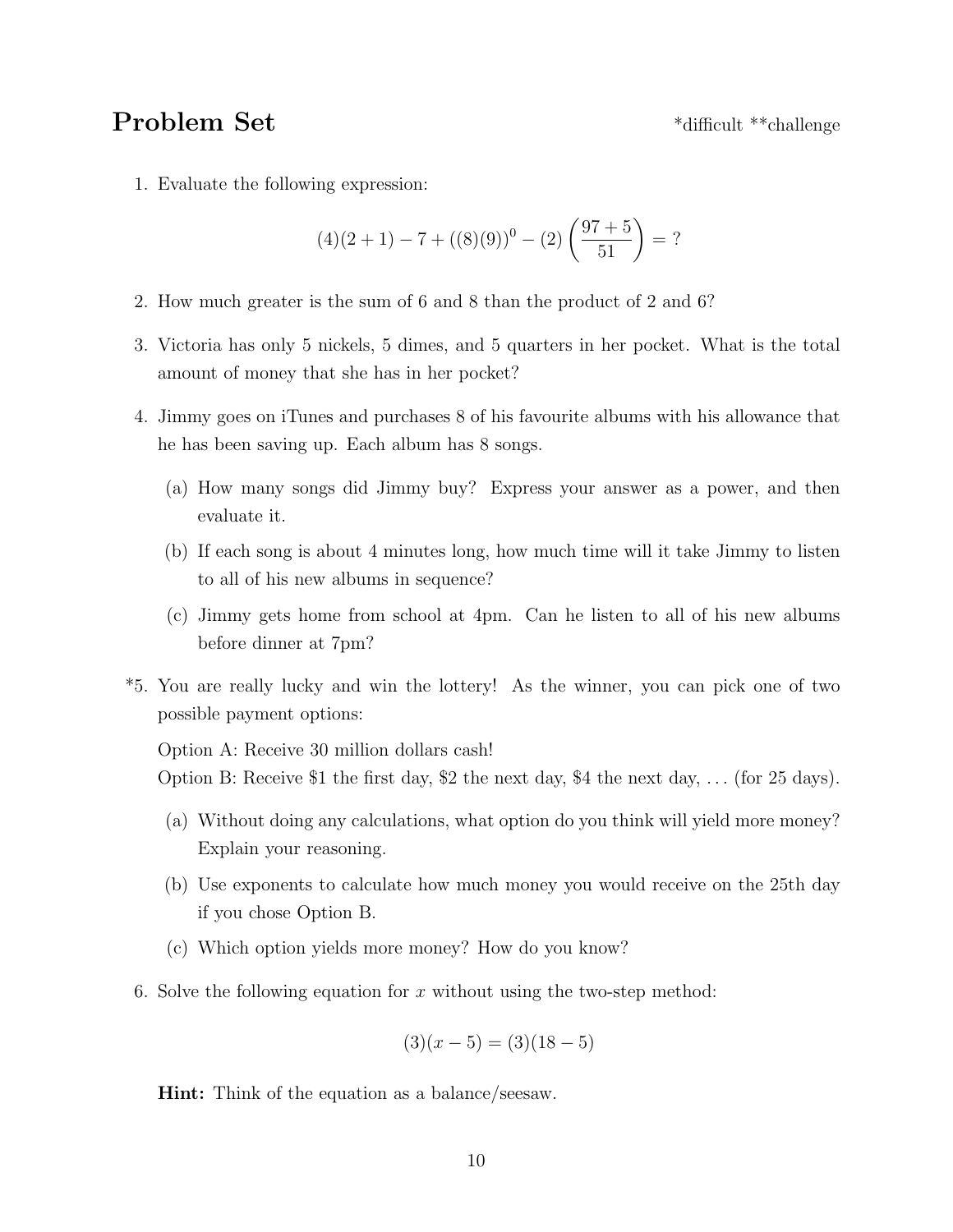$*7.$  Use the idea of equivalent fractions to solve for x in the equation below:

$$
\frac{(3)(9) - 10}{2} = \frac{34}{x}
$$

8. Use the two-step method to solve the following equations for  $x$ :

(a) 
$$
5x + (7)(3) = 39 - x
$$
  
\n(b)  $\frac{x}{(1+2^2)} = (13 - 12 + 11 - 10) \left(\frac{30}{6}\right)$   
\n(c)  $\left(\frac{52 - 34}{6}\right)^3 x + 8 = 40x - (7 + 24)$ 

Use algebraic equations to solve questions 9 through 15.

- 9. Seven times a number is 36 more than the number. Find the number.
- 10. A train consists of an engine and a number of freight cars. The engine is 21 metres in length and each freight car is 11 metres in length. If the length of the train is 362 metres, then what is the number of cars in the train (including the engine)? **Hint:** Let  $x$  be the number of freight cars in the train.
- 11. The capacity of the gas tank in Kathy's car is 48 litres. When the tank is one-third full, how many litres of gas must be added to make the tank three-quarters full?
- 12. The sum of three consecutive integers is 90. What is the largest of the three integers?
- 13. At the corner store, gumdrops cost 10 cents a piece and sour keys cost 30 cents a piece. If Nathan spent \$3.00 at the corner store and bought twice as many gumdrops as he did sour keys, how many sour keys did Nathan buy?
- \*14. In the diagram, the perimeter of the rectangle is 56. What is the area of the rectangle?



- \*\*15. If  $\Box\Box\Delta\Delta$  balances  $\heartsuit$ , and  $\Box\Box\Box\Delta$  balances  $\heartsuit\Delta$ , what balances  $\Box$ ? Use algebra to show why your answer is correct. Do not assume the trivial case (all represent 0). Hint: Use more than one variable and more than one equation.
	- a.  $\heartsuit \heartsuit$  b.  $\Box \heartsuit$  c.  $\triangle \triangle$  d.  $\triangle$